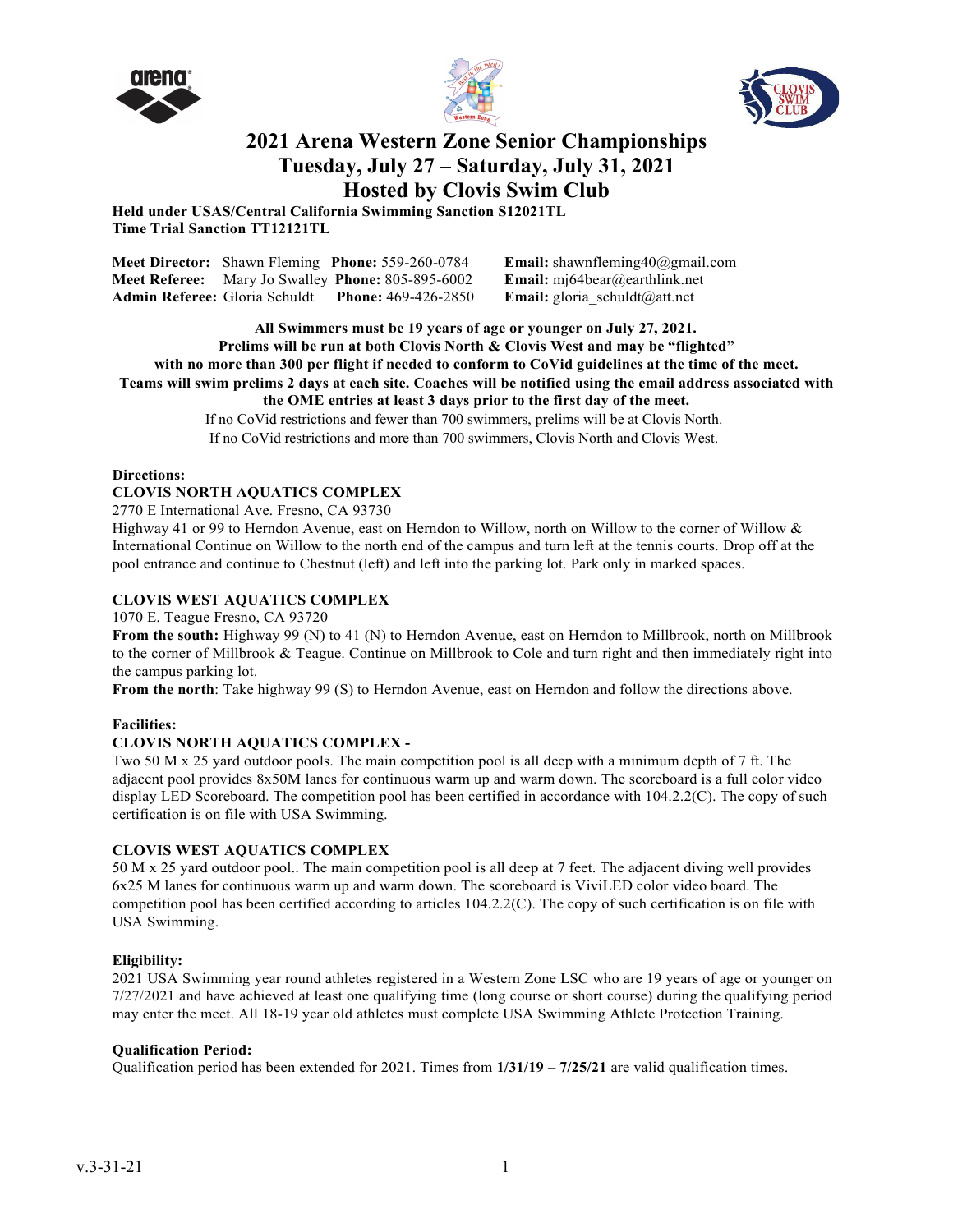





**Disqualifier by Event: A swimmer who has achieved a 2021 Summer Championship 18&Under time standard (2019 Summer Jr standard) or faster time in an event prior to the meet entry deadline (July 19) may not compete in that event nor in that stroke/distance on a relay at this meet.**

**Bonus rules:** A swimmer who has achieved one qualifying time for the meet will be eligible to swim Bonus events in which the Bonus standard has been achieved. Bonus events are limited to distances of 200 meters or less. **Exception:** 800 and 1500 meter freestyle. Swimmers who have achieved an "A" qualifying standard in the 800 or 1500 meter freestyle may enter the other (1500 or 800) event if they do not have the "A" standard in that event.

#### **Number of Events:**

A swimmer may enter up to nine (9) events (not including Time Trials) but may not compete in more than seven (7) events in the meet (not including Time Trials). Swimmers will be limited to three (3) events per day, including Time Trials. This is a Proof of Time meet; all entry times will be verified through the USA Swimming SWIMS database or must be made available upon request to the Administrative Referee.

#### **Divisions:**

Swimmers may enter the meet attached to their club team or to an LSC team. Swimmers may also enter as unattached.

#### **Entry Submittal Information:**

Entries may be submitted online beginning 12:00 AM, July 1, 2021, through the USA Swimming website: [www.usaswimming.org/ome. O](http://www.usaswimming.org/ome)nline entries will be accepted until Monday, July 19, 2021, at 11:59 PM. See "New Qualifying Swims" for NEW times achieved 7/19/21-7/25/21. See "Late Entry Errors & Omissions" for procedure.

You may choose to pay for the online entries with Visa, MasterCard, American Express, or Discover. Payment may also be made via check made payable to: Clovis Swim Club. Mail your check to:

> ATTN: DAVEEN MACSATA 1690 David E. Cook Way Clovis, CA 93611

Your entry fees must be received by team check-in.

Before checking out of OME (i.e., completing your online entry), double-check the meet entry fee data to be sure you have entered the correct number of swimmers and splashes. Be sure to enter (and pay for) all relay-only swimmers. Once you complete your online entry, you will be sent a confirmation e-mail. Bring copies of ALL correspondence with you to the meet in case of problems with entries.

#### **NOTE: OME will NOT automatically update your entry times as new results are entered into SWIMS.**

Should you wish your entry to reflect any updated times, you must return to your entry after you have checked out to do so. You have until the entry deadline to update times in OME. You can also add events to your entry but you cannot delete events after you have checked out.

**Para-athletes:** Must meet the Can-Am Swimming Championship qualifying time standard for the events entered. A para-athlete may elect to swim a half-distance in a longer event, if he/she so chooses.

**No on-deck entries** except LSC All Star relays (see Relays on pg 4) and Time Trials. **No on-deck USA Swimming registrations will be accepted**.

**New Qualifying Swims:** New qualifying times (no updates to previously qualified times) achieved between July 19 and July 25, 2021 may be entered via OME by 12:00 PM (Noon) PDT July 26, 2021. There will be a separate OME entry that opens on July 20 and closes at 12:00 PM (Noon) on July 26, 2021. **If you have difficulties with late OME entry, contact the Administrative Referee. Meet fees for late qualifying swims will be due at team check-in on arrival in Clovis. All rules regarding event limits and bonus events are applicable.**

**Late Entry Errors and Omissions (no updates to previously qualified times): Entries may be accepted after the stated entry deadline of July 19, for previously achieved times, at double entry fee, plus regular meet fees, and a \$100 fine payable to the host. DEADLINE: 24 hours after publication of the initial psych sheets.**

#### **Entry Fees:**

\$15.00 per individual event (\$5.00 per entry goes to Western Zone Treasury) \$25.00 per relay (\$5.00 per relay goes to the Western Zone Treasury) \$20.00 per athlete Covid surcharge per Western Zone (funds to host)

**Please make all checks payable to Clovis Swim Club.**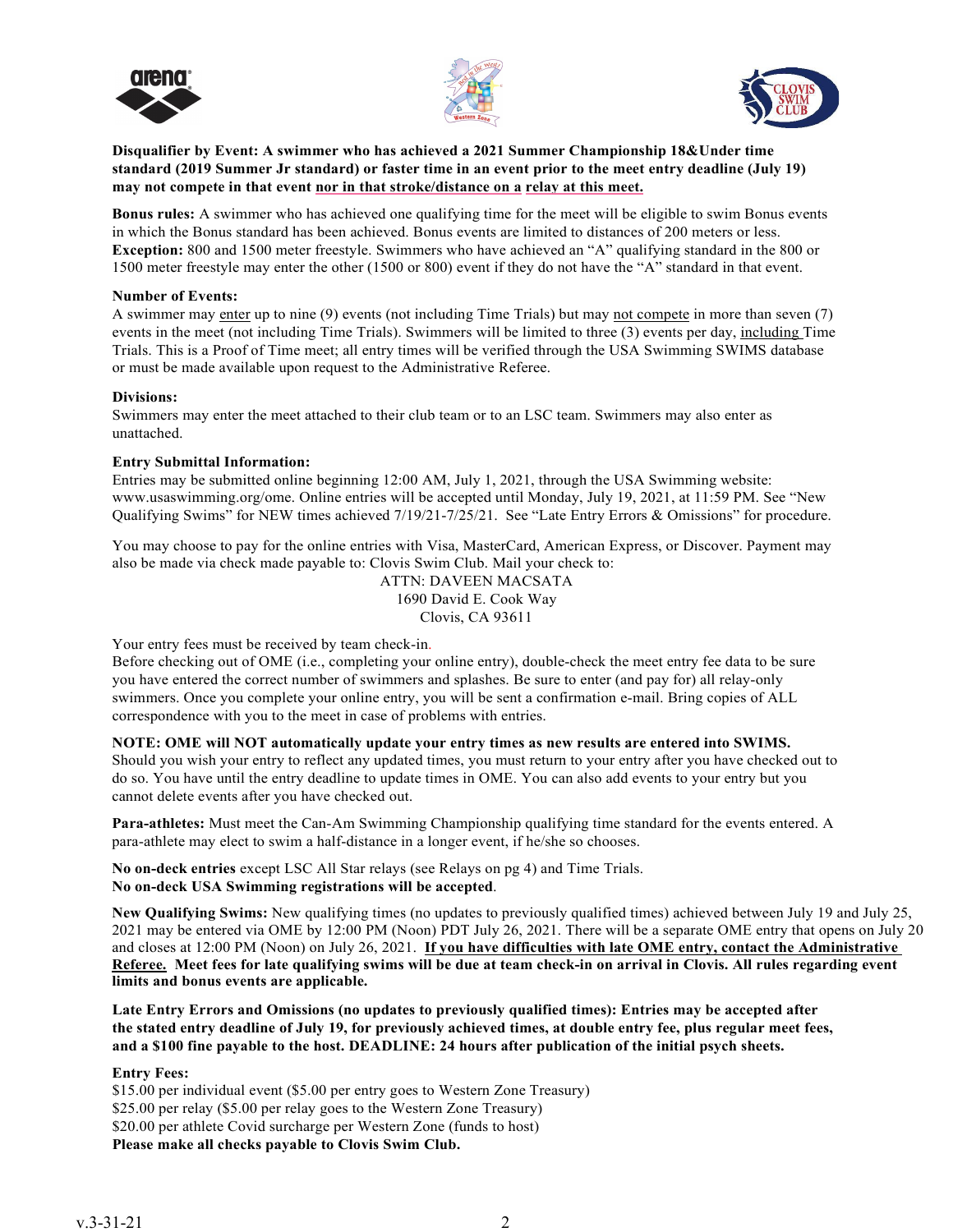





#### **Scoring:**

Individual events: 20, 17,16, 15, 14, 13, 12, 11, 9, 7, 6, 5, 4, 3, 2, 1 Relays: 40, 34, 32, 30, 28, 26, 24, 22, 18, 14, 12, 10, 8, 6, 4, 2

**Individual Awards:** Swimmers finishing in the top three for each individual event and relay will receive medals. High Point awards will also be given to the Male and Female who finish with the most individual points. **Team Awards:** First through third places in each division. Divisions are: Club teams and LSC teams.

#### **Time Trials Meet:**

**Swimmers are limited to 2 time trial swims for the entire meet. No relays will be swum in Time Trials.** Time Trials will be held between Preliminaries and Finals each day, time permitting. The starting time for Time Trials will be determined by the Meet Referee. Time Trials will be run according to National Championship meet procedures. Time Trials are available only for swimmers entered in the meet. TIME TRIALS ARE PART OF A SWIMMER'S THREE EVENTS PER DAY LIMIT. The days for the Women's and Men's 800/1500 Freestyle Time Trials will be determined by the Meet Referee based on the size of the meet and the available time. The decision will be announced at the General Meeting. Entry fee \$15/event. Time Trial entry will be electronic.

#### **Rules:**

- **•** Current USA Swimming Rules and Regulations including the Minor Athlete Abuse Prevention Policy ("MAAPP") will govern the conduct of the Western Zone Senior Championship and will serve as the official guide for technical and procedural rules.
- It shall be the swimmers' and coaches' responsibility to be acquainted with all information contained in this meet information.
- No swimmer may check in without a coach member present. If the home club coach is not planning to attend the event, the swimmer (s) must be assigned a supervising coach (per USA Swimming rule 202.3.2). Arriving with a fellow LSC club/coach is preferred. However, if a swimmer arrives without a coach, the Meet Director will arrange for a coach to serve this role. Please inform the Meet Director prior to the meet if a coach must be assigned.
- Swimwear**:** Swimwear must conform to USA Swimming Rule 102.8. Only swimsuits complying with FINA swimsuit specifications may be worn in any USA Swimming sanctioned or approved competition. Swimmers 12 years old and younger are prohibited from wearing "tech suits" as defined by USA Swimming.
- **•** Deck Changes: Deck changes are prohibited
- Racing Start Certification: Any swimmer entered in the meet must be certified by a USA Swimming member coach as being proficient in performing a racing start or must start each race from within the water without the use of the backstroke ledge. When unaccompanied by a member coach, it is the responsibility of the swimmer or the swimmer's legal guardian to ensure compliance with this requirement.
- Media Notice: Use of audio or visual recording devices, including cell phones, is not permitted in changing areas, rest rooms or locker rooms. For athlete protection, Central California Swimming prohibits the use of photography and audiovisual devises including cell phones, behind the blocks during the start sequence throughout the meet.
- Drones: Operation of a drone, or any other flying apparatus, is prohibited over the venue (pools, athlete/coach areas, spectator areas and open ceiling locker rooms) any time athletes, coaches, officials and/or spectators are present
- CUSD does not permit overnight RV Parking at either facility

#### **Non-Athlete Membership Requirement:**

All coaches and officials must be current USA Swimming members to receive a meet deck pass. Be prepared to prove current USA Swimming membership at check-in. Meet deck pass should be visible at all times while on deck.

#### **Warm-Up and Safety:**

Athletes must be under the direct supervision of a current USA Swimming member coach.

**•** Monday, July 26: The Clovis North pool will be available from 9:00 AM to 7:00 PM.

• Tuesday, July 27: The competition pools will be available for warm-up at 10:30 AM for women and men entered in the 1500 Freestyle being swum that day.

• Wednesday, July 28 – Saturday, July 31: The pools will open at 7:30 AM, from 7:30 AM-8:10 AM, all lanes will be open for general warm-up. From 8:10-8:50 AM, lanes 1 and 8 will be open for push-pace work and lanes 2 and 7 will be open for one-way sprints from the blocks—under coaches' supervision. Lanes 3-6 will remain open for general warm-up in the competition pool until 8:50 AM.

• In the best interest of the athletes and the conduct of the meet, the Meet Referee may make changes in warm-up procedures as needed including splitting warm-up and assigning teams.

• Warm-up rules may be adjusted to conform to CoVid guidelines in place at the time of the meet.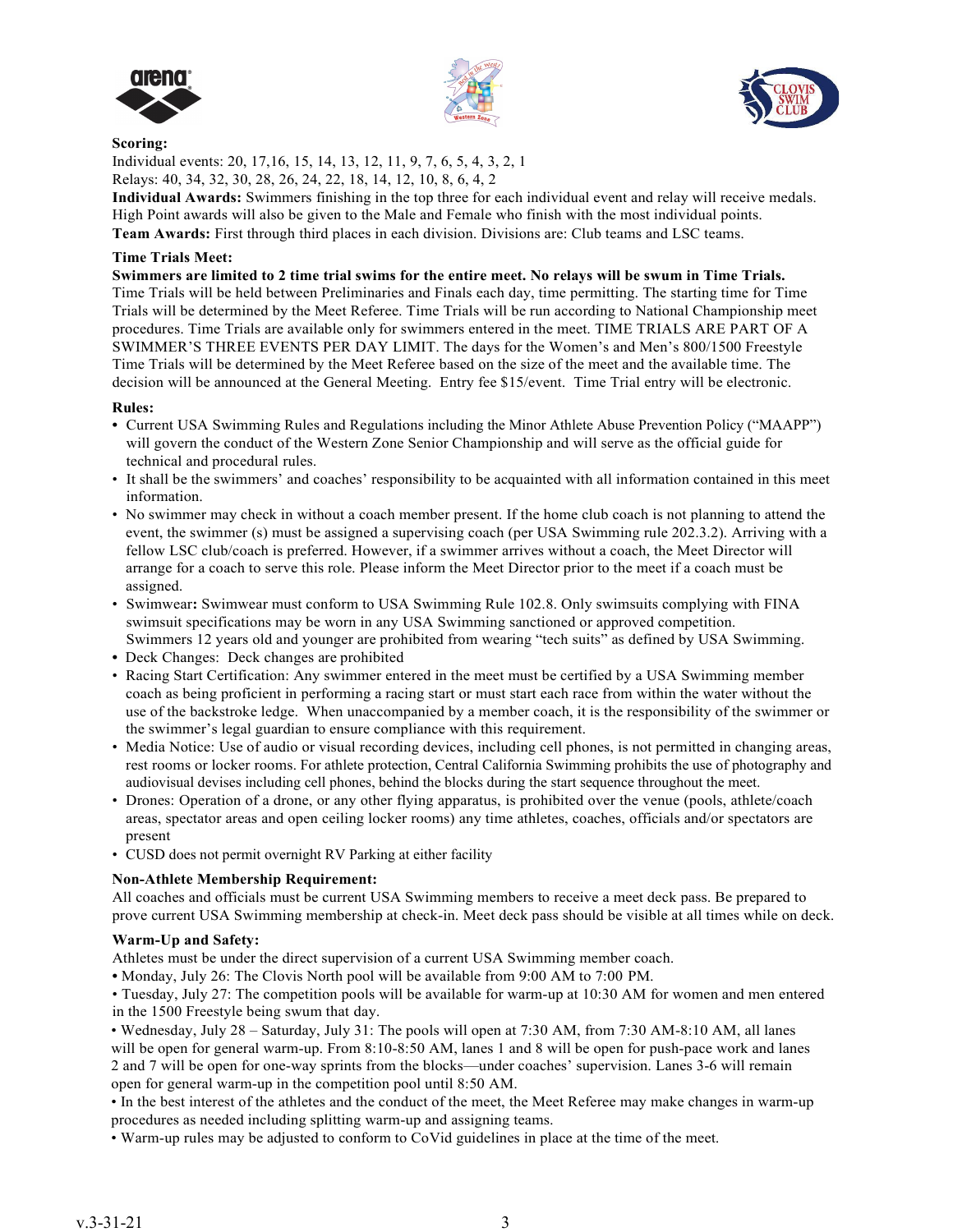





#### **Meet Format:**

- **•** The meet will be run under National Championship rules, including relays. All Preliminary events will be swum fastest to slowest.
- Tuesday, July 27: If two pools are used, the Timed Finals distance freestyle events will start at 11:30 AM at the respective pools, swimming slowest to fastest. The fastest 3 heats of Women's and Men's 1500 Freestyle will swim at Clovis North starting at 5:00 PM alternating women and men.
- Wednesday, July 28 -Saturday, July 31: Preliminary and Final format with Preliminaries beginning at 9:00 AM. Finals will begin at 6:00 PM on Wednesday-Friday and at 5:00 PM on Saturday.
- There will be **four** final heats (D, C, B, and A in order) for 200 and 400 meter events. There will be **five** final heats (E, D, C, B and A in order) for 50 and 100 meter events.
- Long course meter (LCM) qualifying times will be seeded first, short course yard (SCY) qualifying times will be seeded second, and short course meter (SCM) qualifying times will be seeded third. Bonus entries must be labeled as such and will be seeded after all qualifying entries.

**Check-In and Scratching: Swimmers and Relays will be considered as checked in for all events**. There will be NO positive check in for distance or relays. National Championship scratch rules will be used. There will be no scratch box; all prelim scratches must be done electronically. Scratches prior to the seeding of Preliminaries, relays and 800/1500 free must be confirmed by email or text prior to the scratch deadline for the event. Scratches should be emailed to Gloria Schuldt at gloria schuldt@att.net or texted to 469-426-2850. Coaches should keep a record of email or text with time stamp.

#### **Timed Finals Individual Events:**

Swimmers must scratch by the stated deadline. *Any swimmer who does not scratch and fails to compete in a timed final event will be barred from all further individual and relay events for that day and must check in with the Administrative Referee prior to the scratch deadline each day for the remainder of the meet.*

#### **Preliminary Heats:**

Event scratches for Tuesday's timed final events are due 15 minutes after the conclusion of the General Meeting. Event scratches for Preliminaries and relays on Wednesday are due 30 minutes after the start of the final session on Tuesday (5:30 PM). Scratches for individual events and relays for Thursday–Saturday are due 30 minutes after the start of Finals on the previous day. *Any swimmer who fails to compete in an individual preliminary heat in which he/she is entered and has not properly scratched will be barred from all further individual and relay events for that day and must check in with the Administrative Referee prior to the scratch deadline each day for the remainder of the meet.*

#### **Finals:**

Swimmers have 30 minutes after announcement of combined preliminary results of their event in which to scratch or declare their intention to scratch in person with the Admin Referee at their pool. *Any swimmer seeded in a Final race in an individual event who fails to compete in said Final shall be barred from further competition for the remainder of the meet, unless the swimmer has properly scratched according to the meet rules.*

#### **Relays: Relay procedures may be amended to conform to CoVid guidelines in place at time of meet including restricting number of relays and when relays will be swum.**

Relays will be entered using USA Swimming OME. There will be no deck entries for relays except for LSC All Star Teams. LSC All Star Teams will be required to enter relays electronically by the scratch deadline for the day the relay is to be swum. Relay declaration of swimmer names are due electronically one hour after start of the session when relay will be swum. Relay events will be swum at the end of Finals in the National Championship format: Fastest two heats of women followed by fastest two heats of men; then alternating women/men fastest to slowest. Teams will be limited to three (3) relays per event (A, B, & C only). **There will be no "C" relays allowed in the 800 Free relay. "C" relays in all other relay events will be swum at the conclusion of preliminaries, prior to the start of Time Trials.** Teams may elect to swim their "A" & "B" relays at the conclusion of preliminaries the day that relay event is to be swum. The election must be declared electronically to the Administrative Referee by the scratch deadline for the day the relay is to be swum.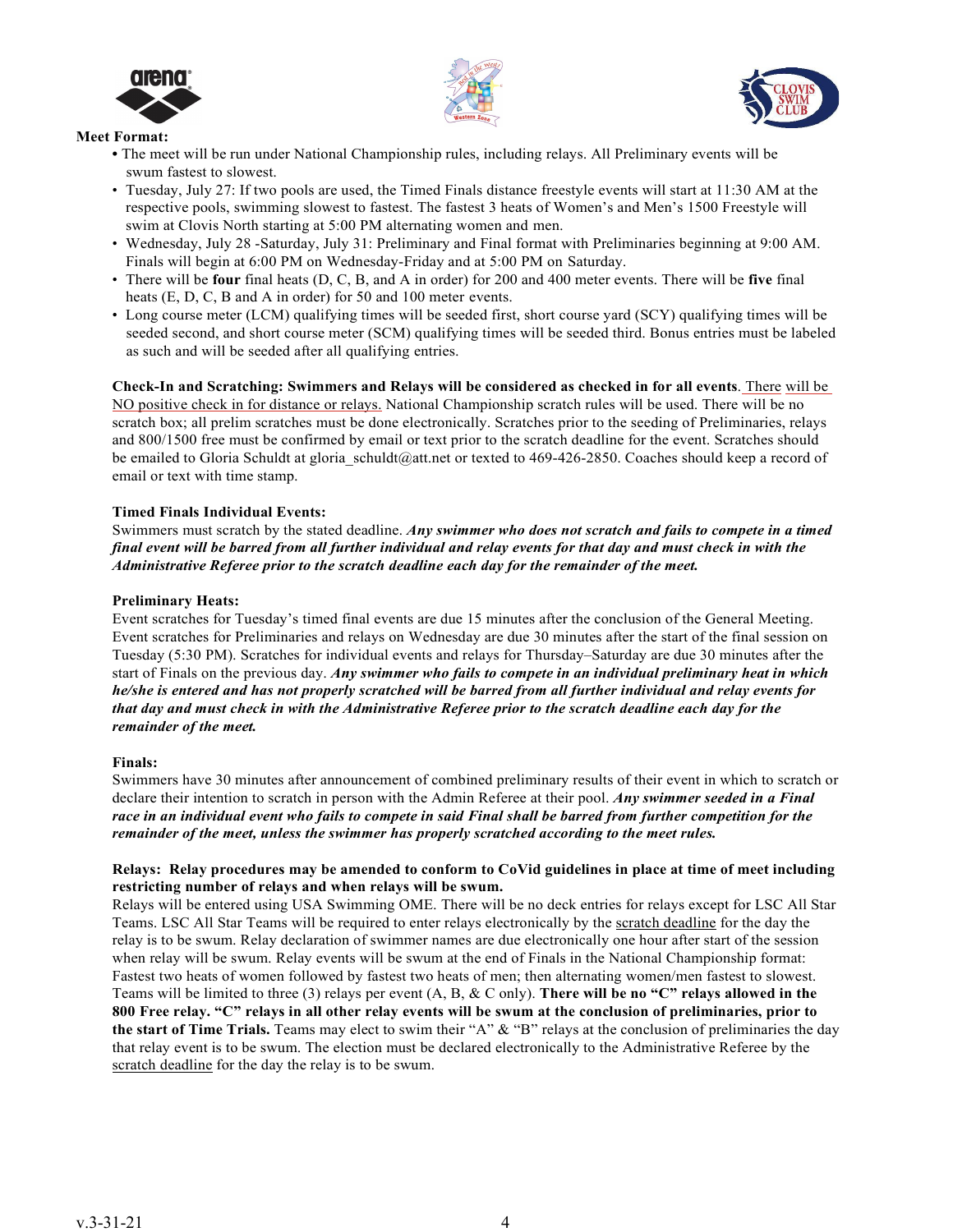





#### **Distance Freestyle:**

- **•** The Women's and the Men's 1500 Freestyle will be swum as Timed Final events, to be run slowest to fastest, alternating Women and Men on Tuesday, July 27. The three fastest heats of the Women's and Men's 1500 Freestyle will be swum starting at 5:00 PM at Clovis North. If both sites are used, all other heats will be swum at the teams' respective pools starting at 11:30 AM.
- The Women's and Men's 800 Freestyle will be swum as Timed Final events on Saturday, July 31, with the fastest heat to be swum in Finals. All other heats of these events will be run fastest to slowest at the end of Preliminaries, alternating Women and Men. **A swimmer in Women's or Men's 800 Freestyle not wishing to swim in Finals must declare electronically by the scratch deadline for the event.**
- Swimmers will be responsible for providing lap counters for the distance events. Lap counting devices will be provided.

#### **Release from Liability:**

In granting this sanction and by any person's participation in the meet, it is understood and agreed that USA Swimming shall be free from any liabilities or claims for damages arising by reason of injuries to anyone during the conduct of the event. It is further understood that USA Swimming, Central California Swimming, Clovis Swim Club and all meet officials shall be free and held harmless from any liabilities or claims for damages arising by reason of injuries to anyone during the conduct of the meet. Damage to the facility, when proved, will cause the offending athlete, if unattached, or the offending athlete's team, if attached, to be held accountable for repairs.

**COVID-19**: An inherent risk of exposure to COVID-19 exists in any public place where people are present. COVID-19 is an  extremely contagious disease that can lead to severe illness and death. According to the Centers for Disease Control and extremely contagious disease that can lead to severe filmess and death. According to the Centers for Dise<br>Prevention, senior citizens and individuals with underlying medical conditions are especially vulnerable. 

USA Swimming, Inc., cannot prevent you (or your child(ren)) from becoming exposed to, contracting, or spreading COVID-19  while participating in USA Swimming sanctioned events. It is not possible to prevent against the presence of the disease.<br>Therefore, if you also not position to in a USA Syring in a particular against you would appeal to p Therefore, if you choose to participate in a USA Swimming sanctioned event, you may be exposing yourself to and/or increasing your risk of contracting or spreading COVID-19. 

**BY ATTENDING OR PARTICIPATING IN THIS COMPETITION, YOU VOLUNTARILY ASSUME ALL RISKS ASSOCIATED WITH EXPOSURE TO COVID-19 AND FOREVER RELEASE AND HOLD HARMLESS USA SWIMMING, CENTRAL CALIFORNIA SWIMMING, THE CLOVIS SWIM CLUB AND EACH OF THEIR OFFICERS, DIRECTORS, AGENTS, EMPLOYEES OR OTHER REPRESENTATIVES FROM ANY LIABILITY OR CLAIMS INCLUDING FOR PERSONAL INJURIES, DEATH, DISEASE OR PROPERTY LOSSES, OR ANY OTHER LOSS, INCLUDING BUT NOT LIMITED TO CLAIMS OF NEGLIGENCE AND GIVE UP ANY CLAIMS YOU MAY HAVE TO SEEK DAMAGES, WHETHER KNOWN OR UNKNOWN, FORESEEN OR UNFORESEEN, IN CONNECTION WITH EXPOSURE, INFECTION, AND/OR SPREAD OF COVID-19 RELATED TO PARTICIPATION IN THIS COMPETITION**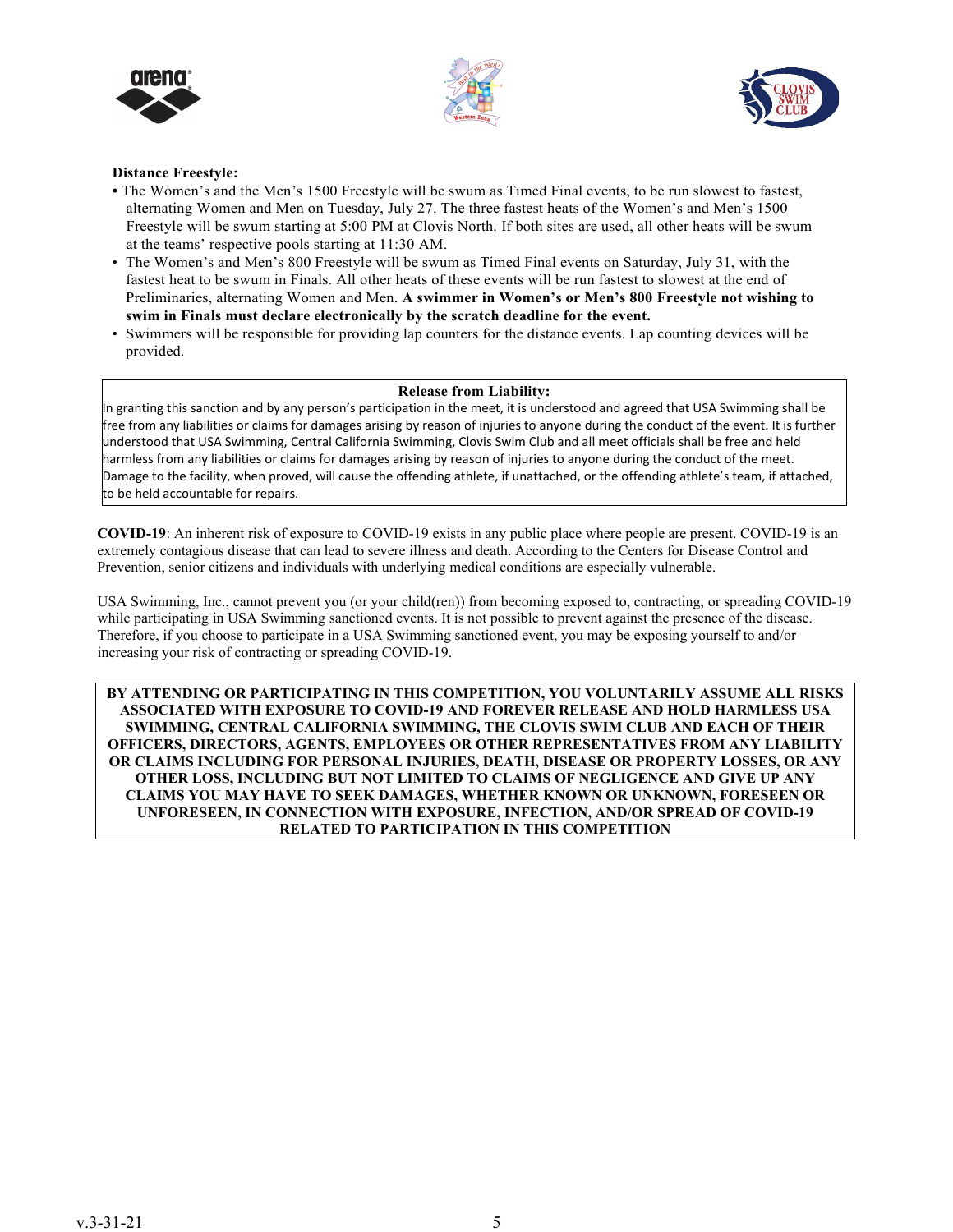





# **OFFICIALS' INFORMATION 2021 Western Zone Senior Championships**

Officials must be USA Swimming members prior to the start of the competition and at least LSC certified in the positions(s) for which they apply. Officials new to and/or unfamiliar with National Certification are welcome to work the meet as well as those with National Certification experience.

**OFFICIALS' REIMBURSEMENT FUND:** The fund provides reimbursement assistance to officials who work at least 80% of the meet sessions and who are not being reimbursed from another source for their expenses to attend the Western Zone Senior Championship Meet. To be eligible, an official must be a USA Swimming member and in good standing with a Western Zone LSC. The funds generated from this meet are shared equally across all applicants who have met the work requirements. For more information please contact: Western Zone Officials Coordinator ~ Mike Dilli: *[mdilli@q.com](mailto:mdilli@q.com)*

**APPLICATION TO OFFICIATE**: All Officials who wish to work the meet are requested to complete and turn in an application to facilitate planning. Those desiring to work the assigned positions of Chief Judge, Starter and Deck Referee must submit an application received by June 15, 2021. To apply, go to: <https://form.jotform.com/211397148440152>

**NATIONAL CERTIFICATION:** The Western Zone Senior Championship has been approved as an Officials Qualifying Meet for N2/N3 certification/recertification. Officials wishing to obtain or renew their national certification must apply to be considered. Requests for Evaluation/Mentoring applications can be found with the application to officiate, and must be received by July 17, 2021, for consideration. Any questions can be directed to the Meet Referee.

#### **DRESS FOR THIS MEET**:

**Preliminaries and Finals** – White polo shirt (or shirt provided by meet host), Khaki pants (short or long) or skirts/skorts (short or long), white shoes and white socks.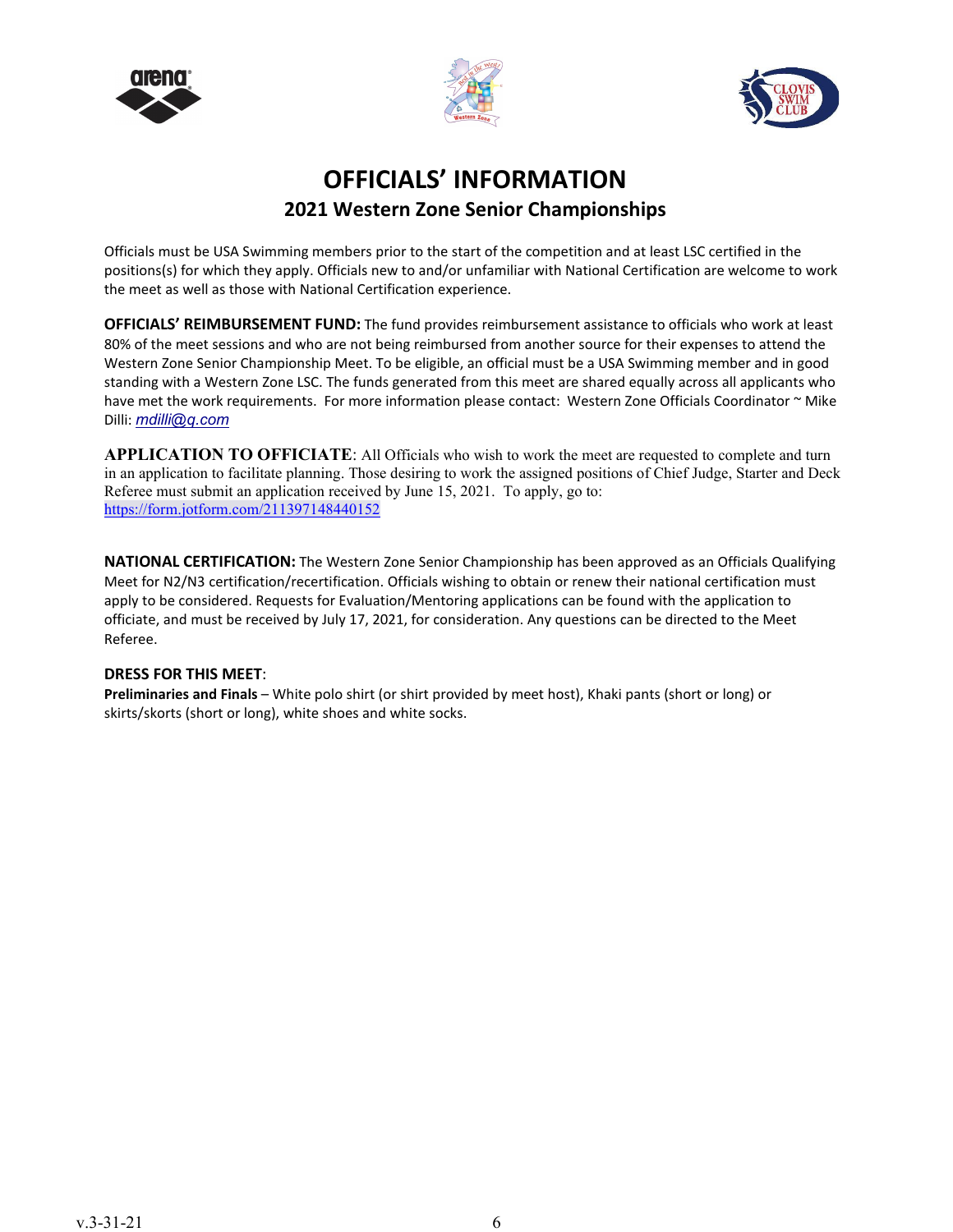





| <b>Prelims Event Order</b> |                                                        |                 |  |  |
|----------------------------|--------------------------------------------------------|-----------------|--|--|
| #                          | Tuesday, July 27, 2021                                 | #               |  |  |
| $\overline{1}$             | W / M 1500 Freestyle                                   | $\overline{2}$  |  |  |
|                            | Fastest 3 heats swim at                                |                 |  |  |
|                            | Clovis North at 5:00 PM                                |                 |  |  |
|                            | Wednesday, July 28, 2021                               |                 |  |  |
| $\frac{3}{5}$              | 100 Freestyle                                          | 4               |  |  |
|                            | 200 Butterfly                                          | 6               |  |  |
| $\overline{7}$             | 200 Breaststroke                                       | 8               |  |  |
| 9                          | 200 Backstroke                                         | 10              |  |  |
| $\overline{11}$            | 800 Free Relay - AM Option                             |                 |  |  |
|                            | Thursday, July 29, 2021                                |                 |  |  |
| 12                         | 200 Freestyle                                          |                 |  |  |
|                            | 200 Individual Medley                                  | 13              |  |  |
| $\overline{14}$            | 400 Individual Medley                                  |                 |  |  |
|                            | 400 Freestyle                                          | $\overline{15}$ |  |  |
|                            | 800 Free Relay - AM Option                             | 16              |  |  |
|                            | Friday, July 30, 2021                                  |                 |  |  |
| $\overline{17}$            | 200 Individual Medley                                  |                 |  |  |
|                            | 200 Freestyle                                          | $\overline{18}$ |  |  |
| 19                         | 50 Freestyle                                           | 20              |  |  |
| $\overline{21}$            | 400 Freestyle                                          |                 |  |  |
|                            | 400 Individual Medley                                  | 22              |  |  |
| 23                         | 400 Medley Relay - AM Option                           | $\overline{24}$ |  |  |
|                            | Saturday, July 31, 2021                                |                 |  |  |
| $\overline{25}$            | 100 Backstroke                                         | $\overline{26}$ |  |  |
| $\overline{28}$            | 100 Breaststroke                                       | $\overline{29}$ |  |  |
| 30                         | 100 Butterfly                                          | $\overline{31}$ |  |  |
| $\overline{27}$            | W 800 Freestyle*                                       |                 |  |  |
|                            | M 800 Freestyle*                                       | 32              |  |  |
| 33                         | 400 Free Relay - AM Option                             | 34              |  |  |
|                            | * All but fastest heat will swim in Prelims fastest to |                 |  |  |
|                            | slowest, alternating Women / Men                       |                 |  |  |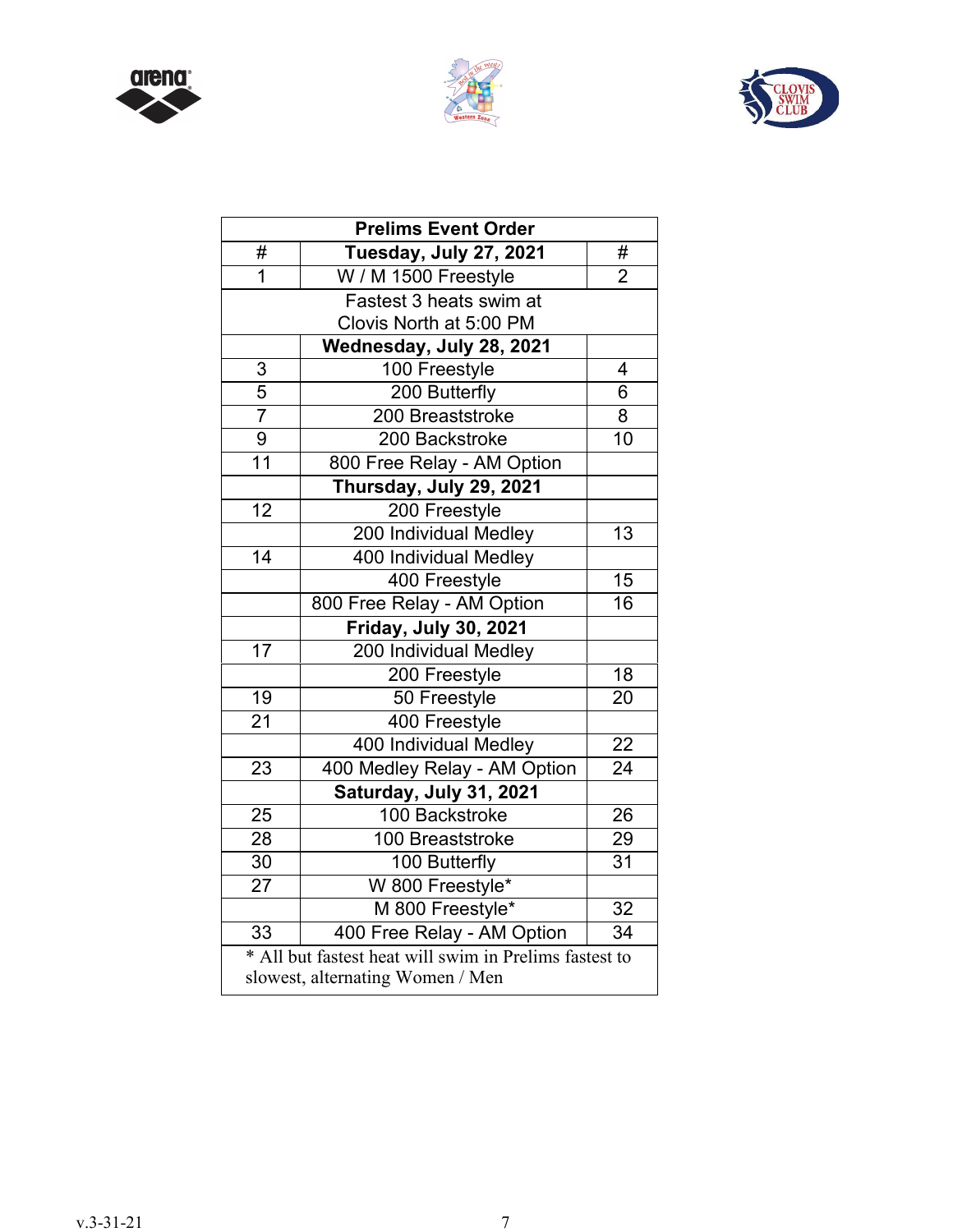





|                 | <b>Finals Event Order</b>     |                 |
|-----------------|-------------------------------|-----------------|
| #               | Tuesday, July 27, 2021        | #               |
| $\overline{1}$  | W / M 1500 Freestyle*         | $\overline{2}$  |
|                 | *Fastest 3 Heats Clovis North |                 |
|                 | Wednesday, July 28, 2021      |                 |
| $\overline{3}$  | 100 Freestyle                 | 4               |
| $\overline{5}$  | 200 Butterfly                 | $\overline{6}$  |
| $\overline{7}$  | 200 Breaststroke              | 8               |
| $\overline{9}$  | 200 Backstroke                | $\overline{10}$ |
| 11              | 800 Freestyle Relay           |                 |
|                 | Thursday, July 29, 2021       |                 |
|                 | 400 Freestyle                 | 15              |
| 12              | 200 Freestyle                 |                 |
|                 | 200 Individual Medley         | $\overline{13}$ |
| 14              | 400 Individual Medley         |                 |
|                 | 800 Freestyle Relay           | 16              |
|                 | <b>Friday, July 30, 2021</b>  |                 |
| $\overline{21}$ | 400 Freestyle                 |                 |
|                 | 200 Freestyle                 | 18              |
| 19              | 50 Freestyle                  | 20              |
| $\overline{17}$ | 200 Individual Medley         |                 |
|                 | 400 Individual Medley         | 22              |
| 23              | 400 Medley Relay              | $\overline{24}$ |
|                 | Saturday, July 31, 2021       |                 |
| 25              | 100 Backstroke                | 26              |
| $\overline{27}$ | W 800 Freestyle               |                 |
| 28              | 100 Breaststroke              | 29              |
| 30 <sub>o</sub> | 100 Butterfly                 | $\overline{31}$ |
|                 | M 800 Freestyle               | 32              |
| $\overline{33}$ | 400 Freestyle Relay           | $\overline{34}$ |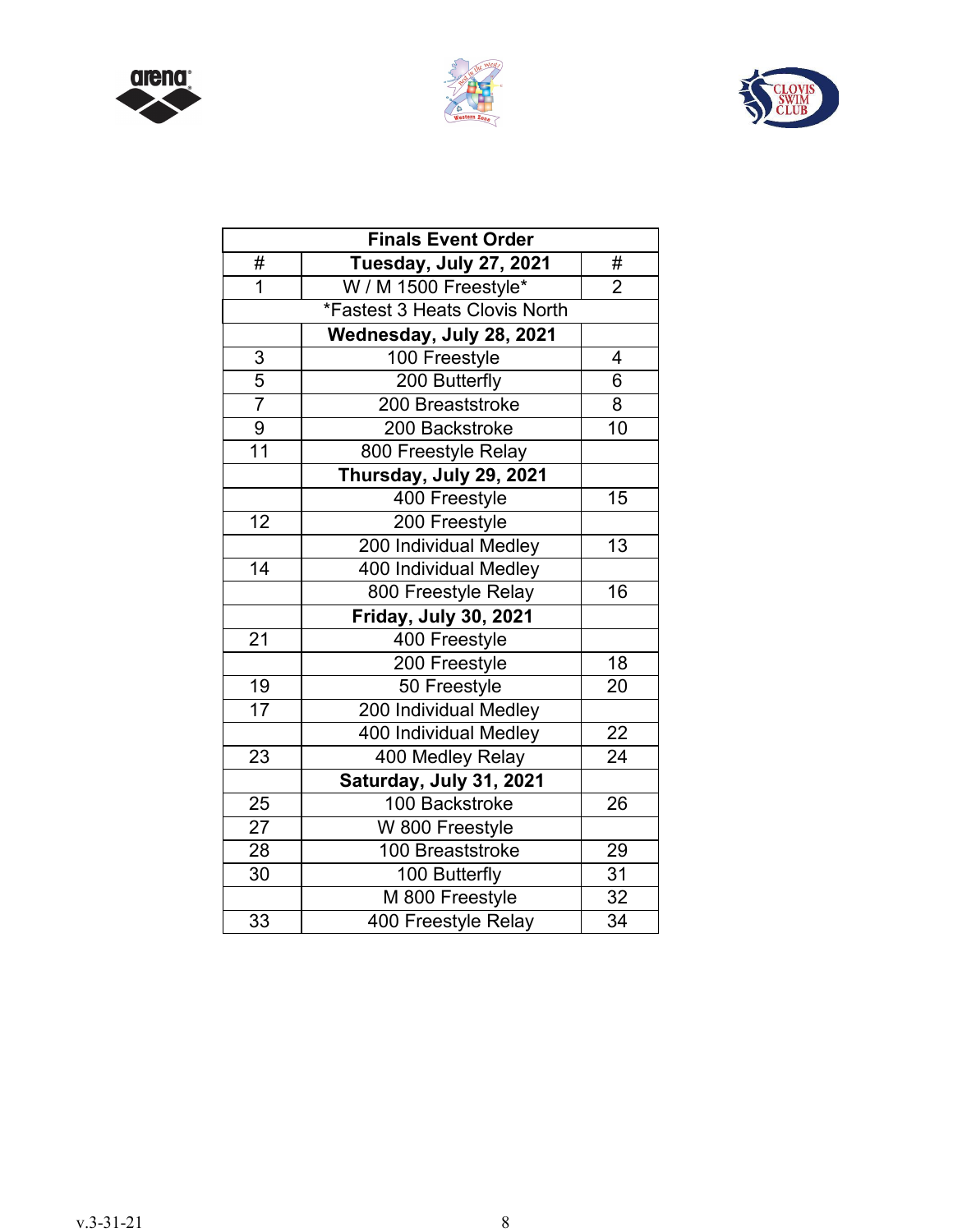





| "A" Time Standards |            |            |                                 |            |            |            |
|--------------------|------------|------------|---------------------------------|------------|------------|------------|
|                    | Women      |            |                                 |            | Men        |            |
| <b>SCY</b>         | <b>SCM</b> | <b>LCM</b> | Event                           | <b>LCM</b> | <b>SCM</b> | <b>SCY</b> |
| 26.09              | 28.79      | 29.89      | 50 Free                         | 26.29      | 25.79      | 23.29      |
| 56.49              | 1:02.49    | 1:04.49    | 100 Free                        | 58.59      | 56.39      | 50.99      |
| 2:01.89            | 2:14.89    | 2:19.09    | 200 Free                        | 2:08.79    | 2:03.49    | 1:51.59    |
| 5:27.49            | 4:46.59    | 4:52.99    | 400/500<br>Free                 | 4:33.69    | 4:27.39    | 5:05.59    |
| 11:21.19           | 9:56.09    | 10:08.99   | 800/1000<br>Free                | 9:35.39    | 9:15.69    | 10:34.99   |
| 18:57.79           | 18:51.19   | 19:29.59   | 1500/1650<br>Free               | 18:11.69   | 17:37.89   | 17:44.09   |
| 1:01.99            | 1:08.49    | 1:12.49    | 100 Back                        | 1:06.09    | 1:02.09    | 56.19      |
| 2:14.79            | 2:28.99    | 2:35.29    | 200 Back                        | 2:22.69    | 2:15.99    | 2:03.09    |
| 1:11.39            | 1:18.89    | 1:21.79    | 100 Breast                      | 1:13.79    | 1:10.49    | 1:03.79    |
| 2:34.59            | 2:50.79    | 2:57.69    | 200 Breast                      | 2:41.39    | 2:33.09    | 2:18.59    |
| 1:01.89            | 1:08.39    | 1:10.29    | <b>100 Fly</b>                  | 1:03.59    | 1:01.99    | 56.09      |
| 2:16.99            | 2:31.39    | 2:34.59    | <b>200 Fly</b>                  | 2:21.89    | 2:17.49    | 2:04.39    |
| 2:16.69            | 2:31.29    | 2:37.49    | 200 IM                          | 2:24.39    | 2:18.09    | 2:04.79    |
| 4:51.89            | 5:22.69    | 5:33.09    | 400 IM                          | 5:06.99    | 4:58.39    | 4:29.99    |
| 3:49.96            | 4:13.96    | 4:21.96    | <b>400 Free</b><br><b>Relay</b> | 3:58.36    | 3:49.56    | 3:27.96    |
| 8:15.56            | 9:07.16    | 9:24.36    | <b>800 Free</b><br><b>Relay</b> | 8:43.16    | 8:21.96    | 7:34.36    |
| 4:12.46            | 4:41.86    | 4:52.16    | 400 Medley<br><b>Relay</b>      | 4:26.26    | 4:14.96    | 3:50.89    |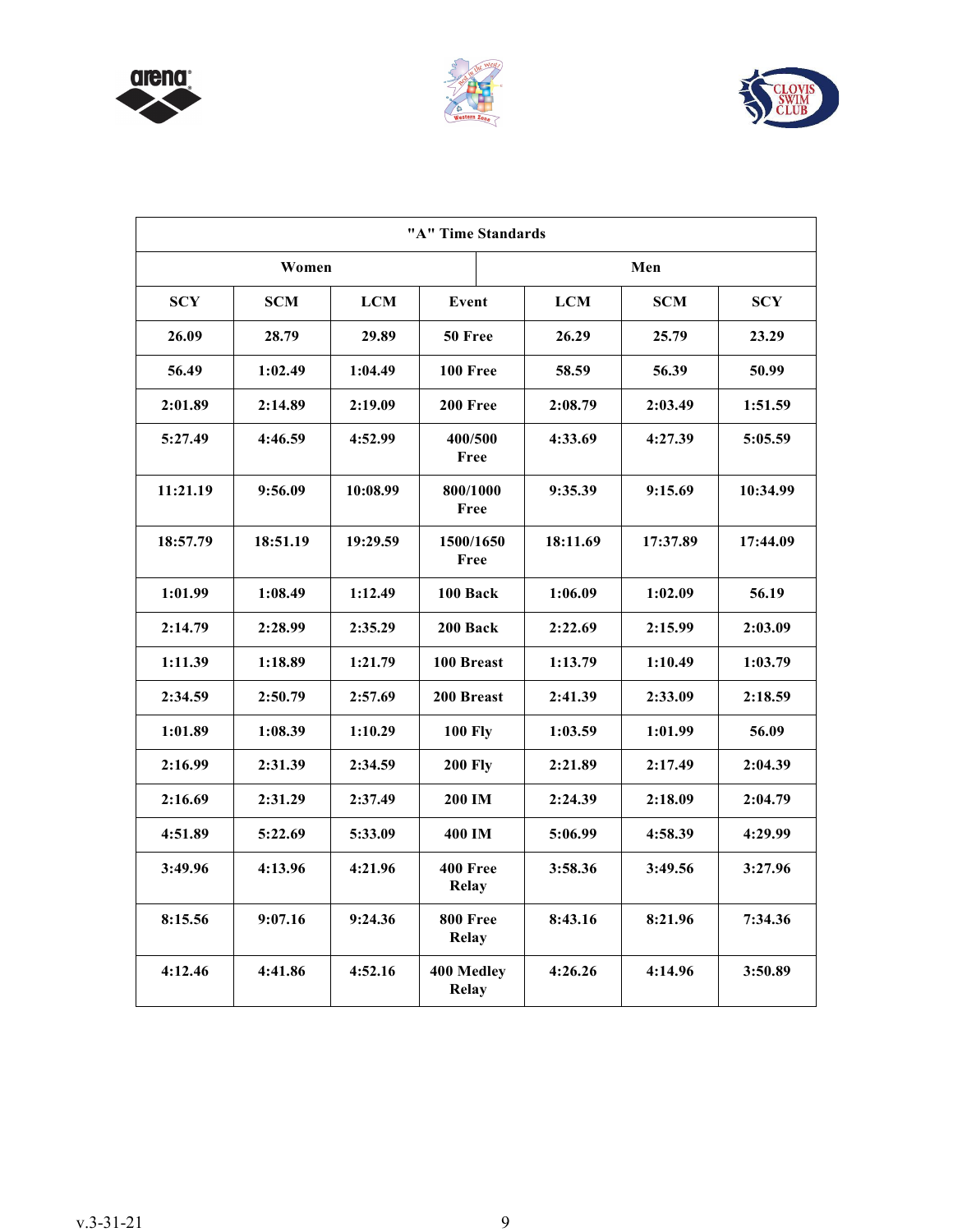





| <b>Bonus Time Standards</b> |               |            |                   |            |            |            |
|-----------------------------|---------------|------------|-------------------|------------|------------|------------|
|                             | Women<br>Men  |            |                   |            |            |            |
| <b>SCY</b>                  | <b>SCM</b>    | <b>LCM</b> | Event             | <b>LCM</b> | <b>SCM</b> | <b>SCY</b> |
| 26.59                       | 29.29         | 30.39      | 50 Free           | 26.79      | 26.29      | 23.79      |
| 57.49                       | 1:03.49       | 1:05.49    | <b>100 Free</b>   | 59.59      | 57.39      | 51.99      |
| 2:03.89                     | 2:16.89       | 2:21.09    | 200 Free          | 2:10.79    | 2:05.49    | 1:53.59    |
| <b>NA</b>                   | <b>NA</b>     | <b>NA</b>  | 400/500<br>Free   | <b>NA</b>  | <b>NA</b>  | <b>NA</b>  |
| <b>NA</b>                   | $\mathbf{NA}$ | <b>NA</b>  | 800/1000<br>Free  | NA         | <b>NA</b>  | NA         |
| <b>NA</b>                   | <b>NA</b>     | <b>NA</b>  | 1500/1650<br>Free | <b>NA</b>  | <b>NA</b>  | <b>NA</b>  |
| 1:02.99                     | 1:09.49       | 1:13.49    | 100 Back          | 1:07.09    | 1:03.09    | 57.19      |
| 2:16.79                     | 2:30.99       | 2:37.29    | 200 Back          | 2:24.69    | 2:17.99    | 2:05.09    |
| 1:12.39                     | 1:19.89       | 1:22.79    | 100 Breast        | 1:14.79    | 1:11.49    | 1:04.79    |
| 2:36.59                     | 2:52.79       | 2:59.69    | 200 Breast        | 2:43.39    | 2:35.09    | 2:20.59    |
| 1:02.89                     | 1:09.39       | 1:11.29    | <b>100 Fly</b>    | 1:04.59    | 1:02.99    | 57.09      |
| 2:18.99                     | 2:33.39       | 2:36.59    | <b>200 Fly</b>    | 2:23.89    | 2:19.49    | 2:06.39    |
| 2:18.69                     | 2:33.29       | 2:39.49    | 200 IM            | 2:26.39    | 2:20.09    | 2:06.79    |
| NA                          | NA            | <b>NA</b>  | 400 IM            | <b>NA</b>  | NA         | NA         |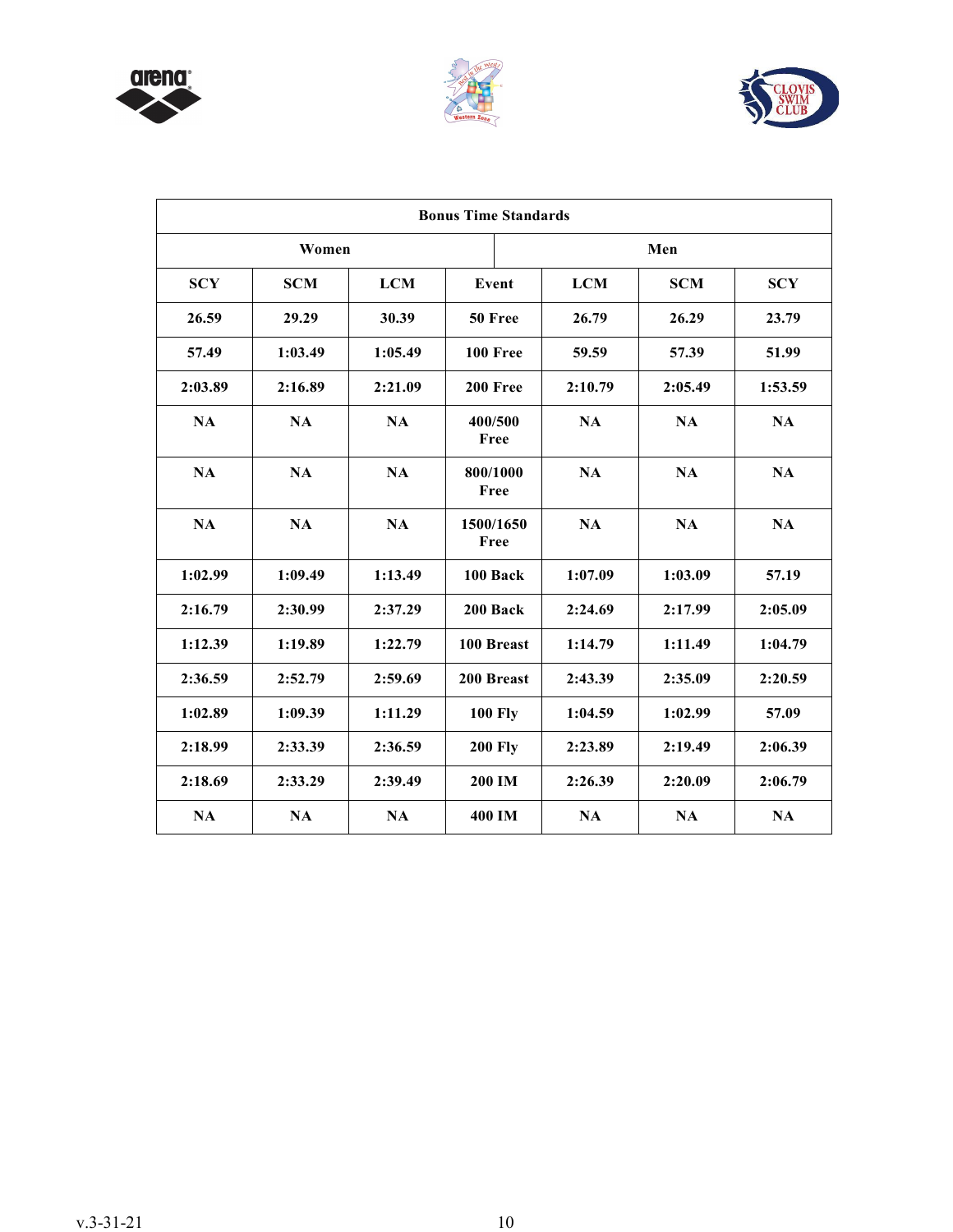





# **Maximum Time Standards (2019 LC Junior Nationals)**

**Girls Boys**

| <b>SCY</b>              | <b>LCM</b> |                              | <b>LCM</b> | <b>SCY</b>   |
|-------------------------|------------|------------------------------|------------|--------------|
| 22.79                   | 26.59      | 50 Freestyle                 | 23.99      | 20.49        |
| 49.69                   | 57.59      | 100 Freestyle                | 51.99      | 44.39        |
| 1:47.39                 | 2:04.29    | 200 Freestyle                | 1:54.29    | 1:38.39      |
| 4:48.09                 | 4:21.39    | 400/500 Freestyle            | 4:02.79    | 4:28.29      |
| 9:56.79                 | 8:58.69    | 800/1000 Freestyle           | 8:23.09    | 9:13.19      |
| 16:32.59                | 17:11.29   | 1650/1500 Freestyle          | 16:05.09   | 15:34.19     |
| 54.49                   | 1:04.39    | <b>100 Backstroke</b>        | 58.79      | 49.69        |
| 1:57.69                 | 2:18.29    | 200 Backstroke               | 2:06.99    | 1:47.99      |
| 1:02.89                 | 1:13.29    | <b>100 Breaststroke</b>      | 1:06.09    | 55.79        |
| 2:15.49                 | 2:38.29    | <b>200 Breaststroke</b>      | 2:23.29    | 2:01.19      |
| 53.99                   | 1:02.39    | 100 Butterfly                | 56.49      | 48.99        |
| 1:59.39                 | 2:16.99    | 200 Butterfly                | 2:05.09    | 1:47.89      |
| 2:00.59                 | 2:20.99    | <b>200 Individual Medley</b> | 2:08.29    | 1:48.89      |
| 4:15.19                 | 4:57.29    | <b>400 Individual Medley</b> | 4:33.09    | 3:52.69      |
| X                       | 3:56.49    | 4x100 Free Relay             | 3:34.89    | X            |
| $\mathbf x$             | 8:29.99    | 4x200 Free Relay             | 7:47.69    | $\mathsf{X}$ |
| $\overline{\mathsf{x}}$ | 4:22.69    | 4x100 Medley Relay           | 3:56.99    | X            |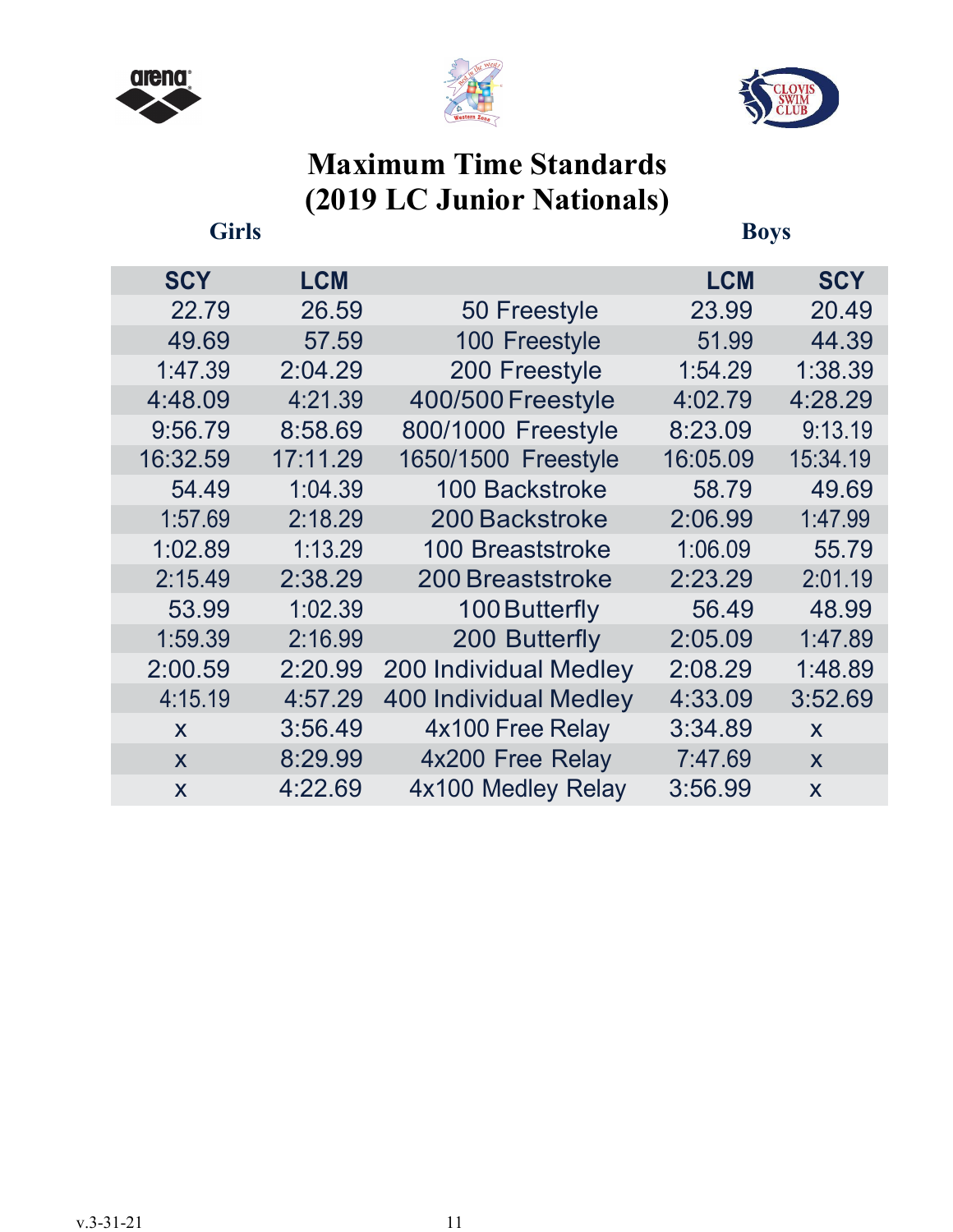





#### **LIABILITY RELEASE AND INDEMNIFICATION FORM**

I, the undersigned participant and parent, request voluntary participation for minor to participate in all events, which are hereinafter referred to as the "activities." sponsored by *Clovis Swim Club*, USA Swimming and its local swimming committees. This agreement is valid while the participant is a member of USA Swimming. I consent to my/minor's participation in the activities and acknowledge that the minor and I fully understand my/minor's participation may involve risk of serious injury or death, including losses which may result not only from my/minor's own actions, inactions or negligence, but also from the actions, inactions, or negligence of others, the condition of the facilities, equipment, or areas where the event or activity is being conducted, and/or the rules of play of this type of event or activity. I understand that if I have any risk concerns, I should discuss the risks associated with my participation with the activity coordinators and event staff, before I sign this document and before any activities begins.

#### **Release – Minor's Rights:**

In consideration of allowing Minor Participant to participate in the activities, I hereby release and hold harmless the *Clovis Swim Club*, USA Swimming and its local swimming committee and their members of its board of directors, officers, employees, volunteers, other participants, and agents (collectively, the "Released Parties"), of and from, and do discharge and waive, any and all claims, demands, losses, damages, and liabilities that Minor Participant may have or sustain with respect to any and all damage and/or injury, of any type, arising out of his or her participating in the activities. I also agree that if any portion of this agreement is held to be invalid the balance, notwithstanding, shall continue in full force and effect.

| (Print name of minor) | (Signature of minor) |  |
|-----------------------|----------------------|--|

**Release – Parents'/Guardians' Rights:** In consideration of allowing Minor Participant to participate in this USA Swimming event, I hereby release and hold harmless the Released Parties, of and from, and do discharge and waive, any and all claims, demands, losses, damages, and liabilities that I may have or sustain with respect to any and all damage and/or injury, of any type, arising from Minor Participant's participation in the activities. I also agree that if any portion of this agreement is held to be invalid the balance, notwithstanding, shall continue in full force and effect.

(Print name of Parent/Guardian) (Signature of Parent/Guardian) (Date)

 $\mathcal{L}_\mathcal{L} = \{ \mathcal{L}_\mathcal{L} = \{ \mathcal{L}_\mathcal{L} = \{ \mathcal{L}_\mathcal{L} = \{ \mathcal{L}_\mathcal{L} = \{ \mathcal{L}_\mathcal{L} = \{ \mathcal{L}_\mathcal{L} = \{ \mathcal{L}_\mathcal{L} = \{ \mathcal{L}_\mathcal{L} = \{ \mathcal{L}_\mathcal{L} = \{ \mathcal{L}_\mathcal{L} = \{ \mathcal{L}_\mathcal{L} = \{ \mathcal{L}_\mathcal{L} = \{ \mathcal{L}_\mathcal{L} = \{ \mathcal{L}_\mathcal{$ 

I certify that my/minor is in good health and have no physical condition that would prevent participation in this activity. Furthermore, I agree to use my/minor's personal medical insurance as a primary medical coverage payment if accident or injury occurs. I consent to emergency medical treatment in the event such care is required.

\_\_\_\_\_\_\_\_\_\_\_\_\_\_\_\_\_\_\_\_\_\_\_\_\_\_ \_\_\_\_\_\_\_\_\_\_\_\_\_\_\_\_\_\_\_\_\_\_\_\_\_\_\_ \_\_\_\_\_\_\_\_\_\_\_\_\_\_\_\_\_\_ (Print name of Parent/Guardian) (Signature of Parent/Guardian) (Date)

 $\mathcal{L}_\mathcal{L} = \{ \mathcal{L}_\mathcal{L} = \{ \mathcal{L}_\mathcal{L} = \{ \mathcal{L}_\mathcal{L} = \{ \mathcal{L}_\mathcal{L} = \{ \mathcal{L}_\mathcal{L} = \{ \mathcal{L}_\mathcal{L} = \{ \mathcal{L}_\mathcal{L} = \{ \mathcal{L}_\mathcal{L} = \{ \mathcal{L}_\mathcal{L} = \{ \mathcal{L}_\mathcal{L} = \{ \mathcal{L}_\mathcal{L} = \{ \mathcal{L}_\mathcal{L} = \{ \mathcal{L}_\mathcal{L} = \{ \mathcal{L}_\mathcal{$ 

#### **Indemnification by Parent/Guardian:**

The undersigned parent/guardian further agrees to indemnify, save and hold harmless the Released Parties from any and all claims, demands, losses, damages and liabilities for indemnities, contribution or otherwise with respect to any damage and/or injury, of any type, arising from Minor Participant's participation in the activities. The undersigned also agrees that this Release and Waiver of Liability, Assumption of Risk and Indemnity Agreement extends to all acts of negligence by the Releasee and is intended to be as broad and inclusive as is permitted by the laws of the State in which the Event(s) is/are conducted and that if any portion thereof is held invalid, it is agreed that the balance shall, notwithstanding, continue in full legal force and effect.

(Print name of Parent/Guardian) (Signature of Parent/Guardian) (Date)